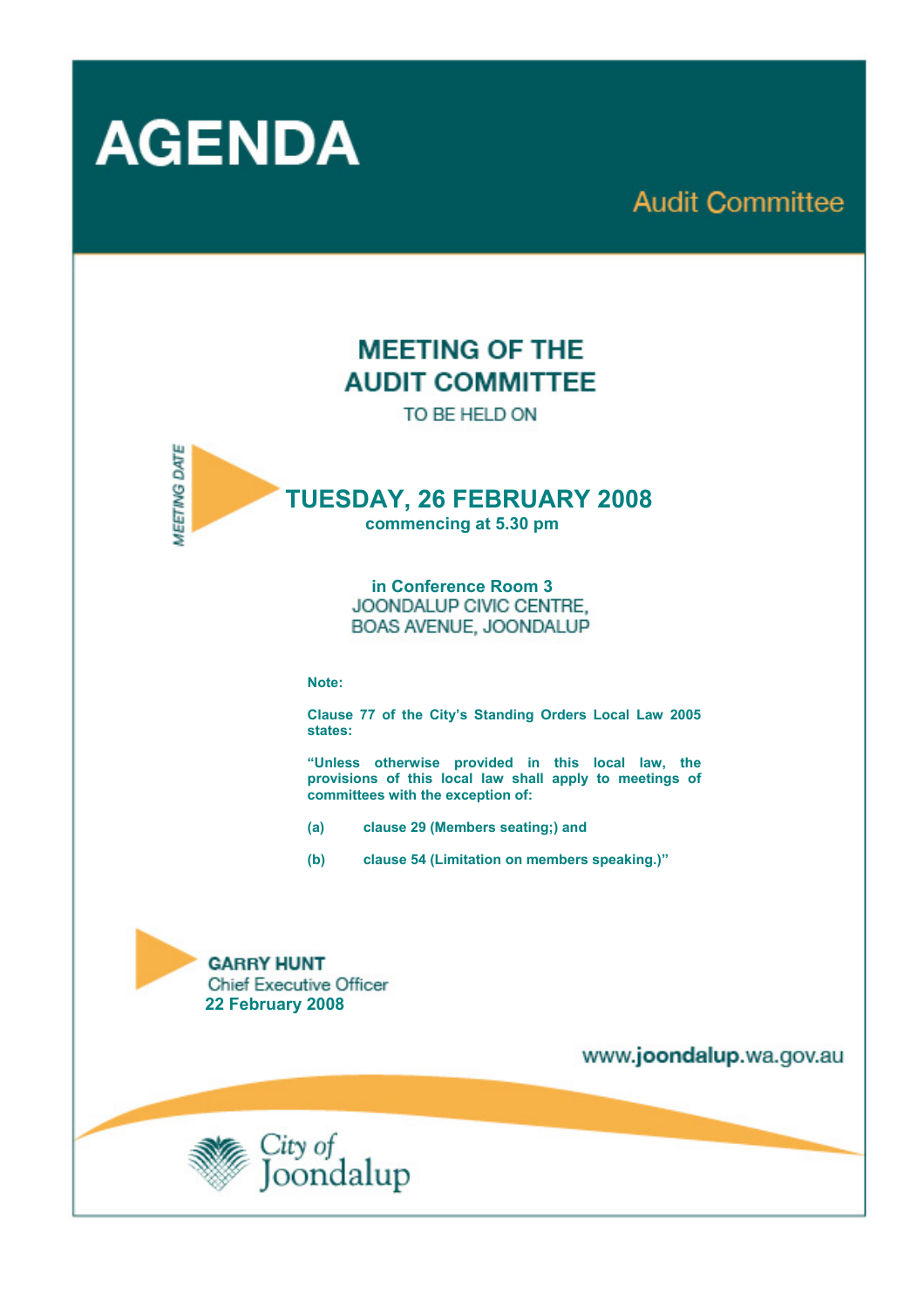## **CITY OF JOONDALUP**

Notice is hereby given that a meeting of the **AUDIT COMMITTEE** will be held in Conference Room 3, Joondalup Civic Centre, Boas Avenue, Joondalup on **TUESDAY, 26 FEBRUARY 2008** commencing at **5.30 pm** 

GARRY HUNT Chief Executive Officer Joondalup 22 February 2008 Western Australia

## **AGENDA**

#### *Committee Members*

*Cr Tom McLean Presiding Person Cr Marie Macdonald Deputy Presiding Person Mayor Troy Pickard Cr Fiona Diaz Cr Albert Jacob Cr Michele John Vacant – South East Ward Mr Peter Smith – External Member* 

#### *Terms of Reference*

*To oversee the internal and external Audit and Risk Management and Compliance functions of the City.* 

#### **DECLARATION OF OPENING**

#### **APOLOGIES/LEAVE OF ABSENCE**

#### **CONFIRMATION OF MINUTES**

MINUTES OF THE AUDIT COMMITTEE HELD 4 DECEMBER 2007

#### **RECOMMENDATION**

**That the minutes of the meeting of the Audit Committee held on 4 December 2007 be confirmed as a true and correct record.**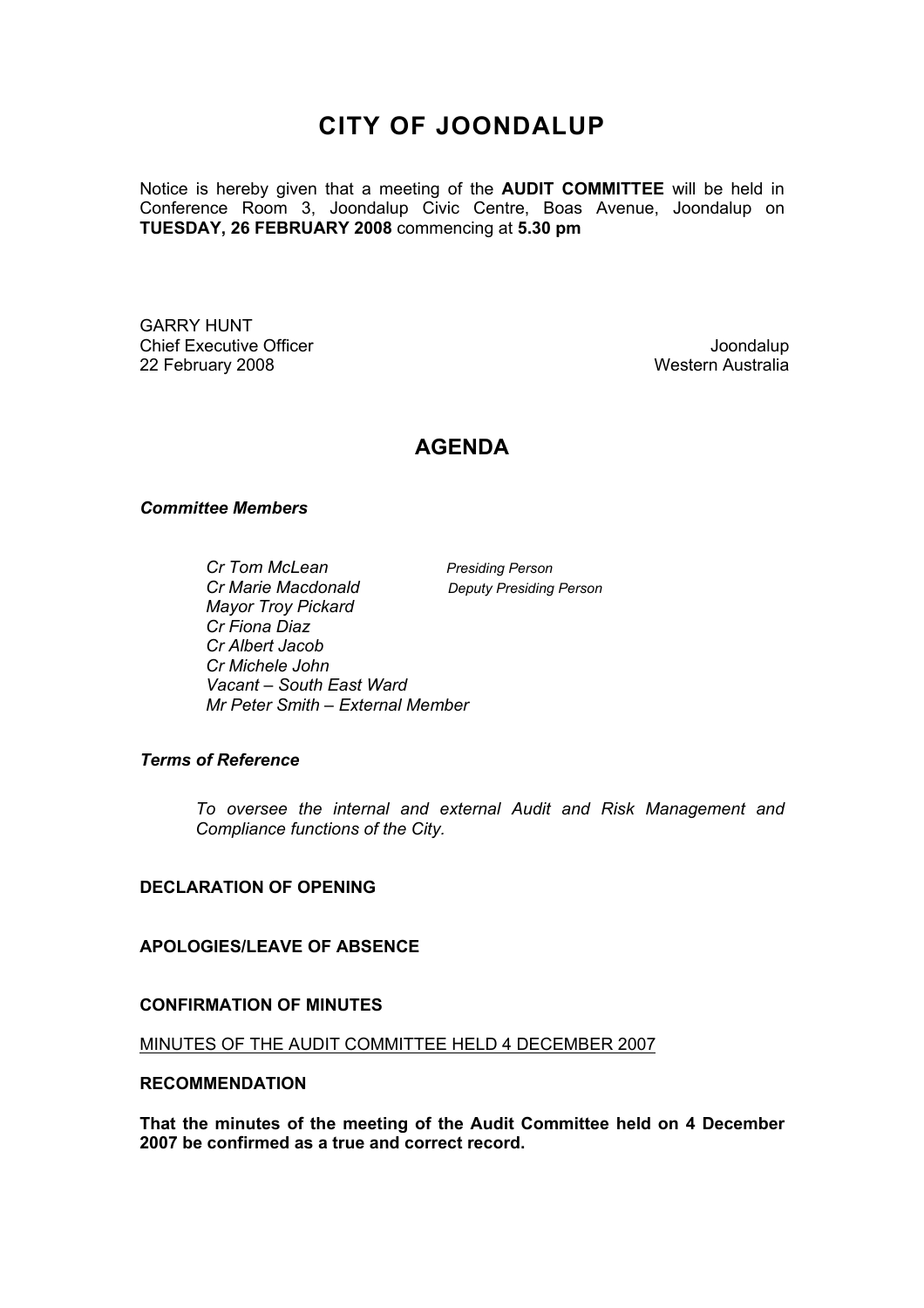#### **ANNOUNCEMENTS BY THE PRESIDING PERSON WITHOUT DISCUSSION**

#### **DECLARATIONS OF INTEREST**

#### **Disclosure of Financial Interests**

A declaration under this section requires that the nature of the interest must be disclosed. Consequently a member who has made a declaration must not preside, participate in, or be present during any discussion or decision-making procedure relating to the matter the subject of the declaration. An employee is required to disclose their financial interest and if required to do so by the Council must disclose the extent of the interest. Employees are required to disclose their financial interests where they are required to present verbal or written reports to the Council. Employees are able to continue to provide advice to the Council in the decision making process if they have disclosed their interest.

#### **Disclosure of interest affecting impartiality**

Elected Members and staff are required under the Code of Conduct, in addition to declaring any financial interest, to declare any interest that may affect their impartiality in considering a matter. This declaration does not restrict any right to participate in or be present during the decision-making process. The Elected Member/employee is also encouraged to disclose the nature of the interest.

| <b>Name/Position</b>      | <b>Mr Garry Hunt, Chief Executive Officer</b>           |  |
|---------------------------|---------------------------------------------------------|--|
| <b>Item No/Subject</b>    | Item 3 - Quarterly Report - Corporate Credit Card Usage |  |
| <b>Nature of interest</b> | Interest that may affect impartiality                   |  |
| <b>Extent of interest</b> | The CEO is the card holder                              |  |

#### **IDENTIFICATION OF MATTERS FOR WHICH THE MEETING MAY SIT BEHIND CLOSED DOORS**

#### **PETITIONS AND DEPUTATIONS**

#### **REPORTS**

|                   |                                                                                               | Page |
|-------------------|-----------------------------------------------------------------------------------------------|------|
| Item 1            | 2007 Compliance Audit Return - [09492] [50068]                                                | 4    |
| Item <sub>2</sub> | Half Yarly Report – Write Off of Monies -<br>1 July 2007 - 31 December 2007 - [07032]         | 8    |
| Item <sub>3</sub> | <b>Quarterly Report - Corporate Credit Card</b><br>Usage - [09882] [18049]                    | 10   |
| Item 4            | <b>Half Yearly Report - Contract Extensions -</b><br>1 July 2007 - 31 December 2007 - [07032] | 13   |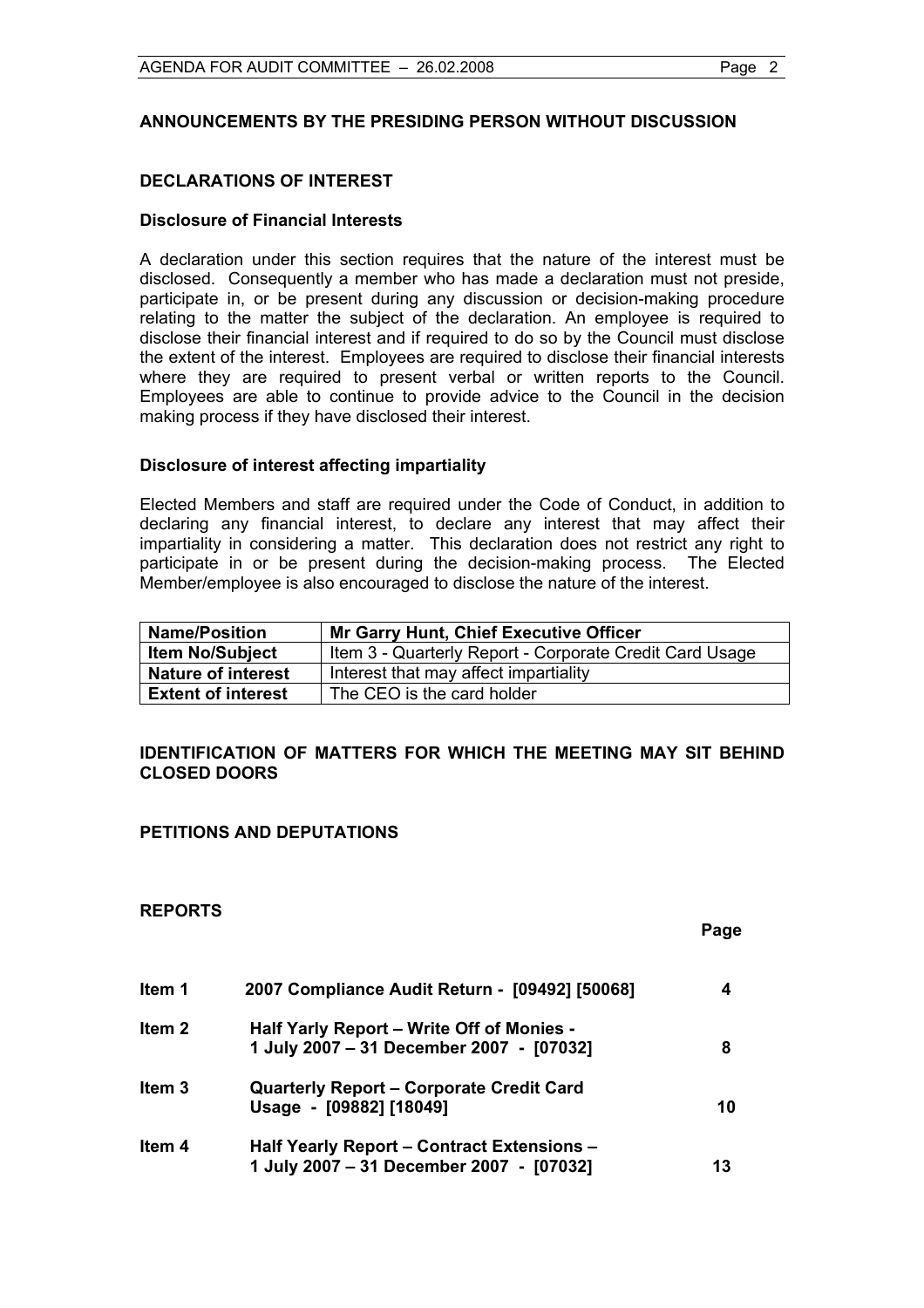### **MOTIONS OF WHICH PREVIOUS NOTICE HAS BEEN GIVEN**

### **REQUESTS FOR REPORTS FOR FUTURE CONSIDERATION**

**CLOSURE**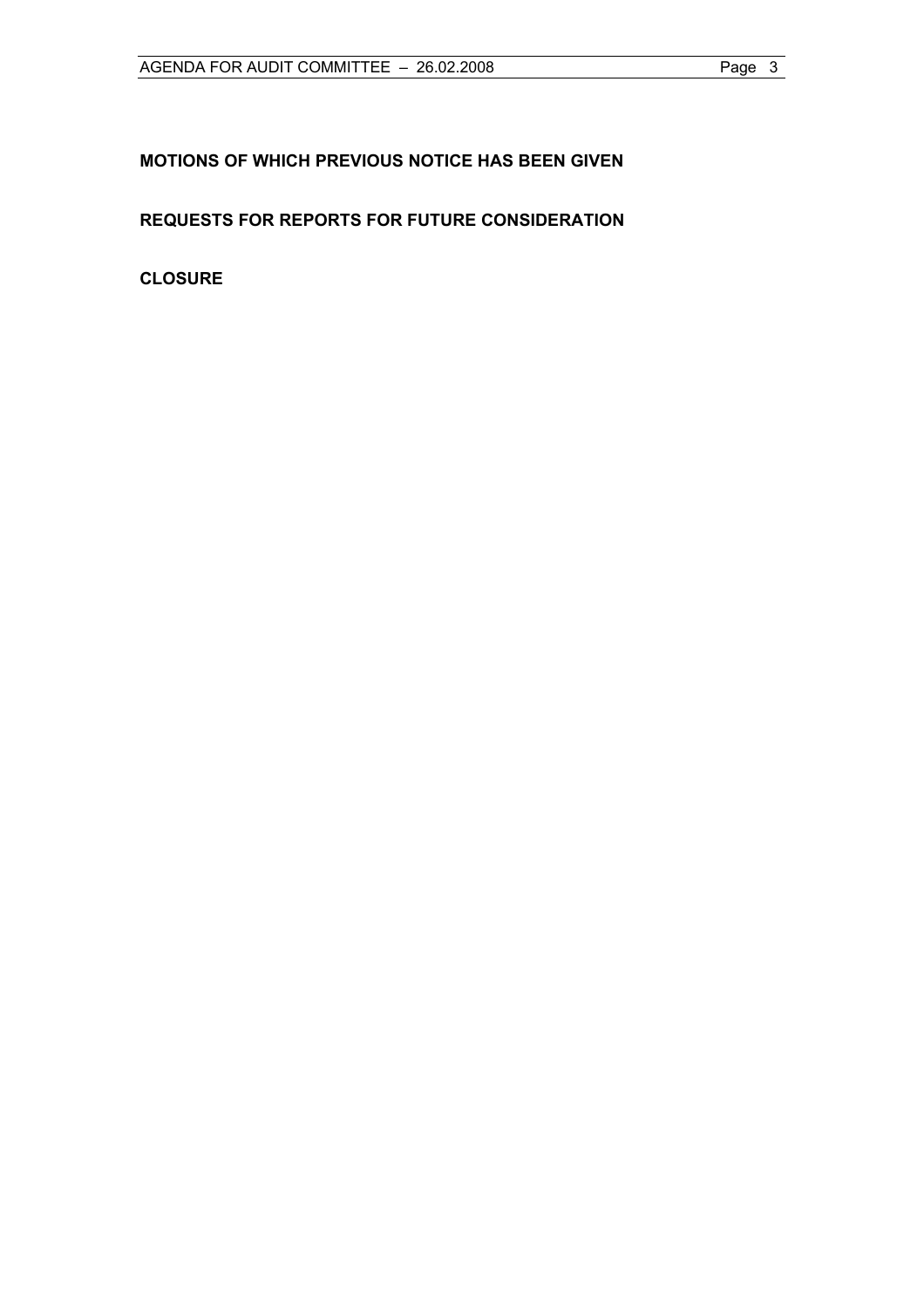## **ITEM 1 2007 COMPLIANCE AUDIT RETURN - [09492] [50068]**

**WARD:** All

| <b>RESPONSIBLE</b> | Mr Garry Hunt |
|--------------------|---------------|
| <b>DIRECTOR:</b>   | Office of CEO |

#### **PURPOSE**

To present the completed 2007 Compliance Audit Return to the Audit Committee prior to its submission to the Council for final adoption.

#### **EXECUTIVE SUMMARY**

The Department of Local Government and Regional Development ("the Department") Compliance Audit Return ("Return") for the period 1 January 2007 to 31 December 2007 has been completed by the City.

#### **BACKGROUND**

The Department has placed the 2007 Return for local governments on its website for completion online.

The structure of the Return is the same as the 2006 Return but the content has increased to encompass the majority of compliance areas as listed in Local Government (Audit) Regulation 13. The Return now includes the compliance categories of:

- Caravan Parks and Camping Grounds
- Cemeteries
- Commercial Enterprises
- Delegations of Power/Duty
- Disclosure of Interest
- Disposal of Property
- **Flections**
- **Executive Functions**
- Finance
- Local Government Employees
- Local Government Grants Commission
- Local Laws
- **Meeting Process**
- Miscellaneous Provisions
- **Official Conduct**
- Swimming Pools
- Tenders for Goods and Services

The 2007 Return incorporates all the statutory requirements listed in Regulation 13 of the Local Government (Audit) Regulations 1996, except those listed under Details in this report. This is intended to assist local governments to enhance or develop their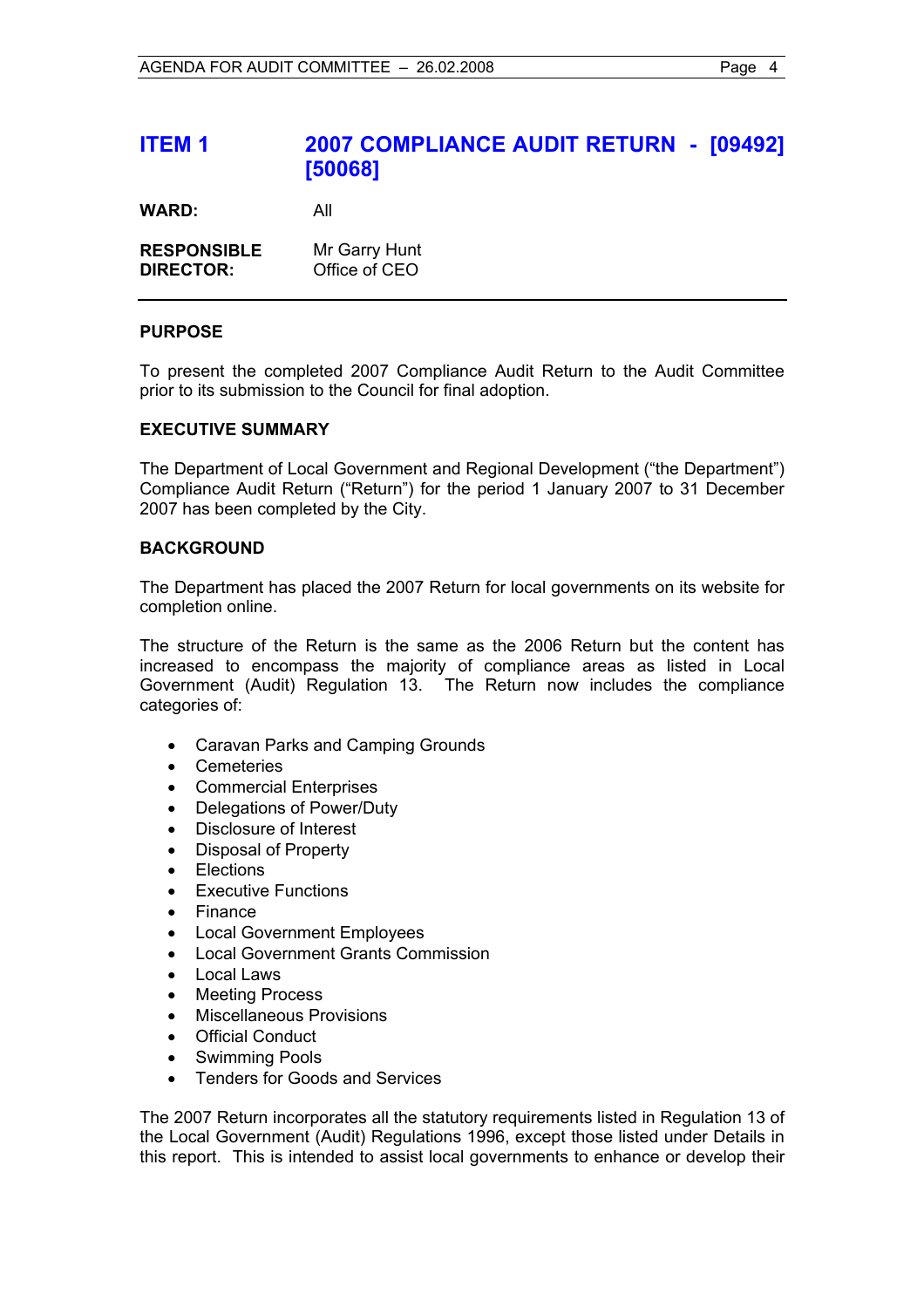internal control processes to ensure they include the statutory requirements of the legislation.

#### **DETAILS**

Certain statutory requirements (Attachment 1 refers) have been omitted from the 2007 Return by the Department.

#### **Link to Strategic Plan:**

4.1 To manage the business in a responsible and accountable manner.

#### **Legislation – Statutory Provisions:**

Regulations 14 and 15 of the Local Government (Audit) Regulations 1996 state as follows:

#### **14 Compliance audit return to be prepared**

- (1) A local government is to carry out a compliance audit for the period 1 January to 31 December in each year.
- (2) After carrying out a compliance audit the local government is to prepare a compliance audit return in a form approved by the Minister.
- (3) A compliance audit return is to be:
	- (a) presented to the council at a meeting of the council;
	- (b) adopted by the council; and
	- (c) recorded in the minutes of the meeting at which it is adopted.

#### **15 Completion of compliance audit**

- (1) After the compliance audit return has been presented to the council in accordance with regulation 14(3) a certified copy of the return together with:
	- (a) a copy of the relevant section of the minutes referred to in regulation 14(3)(c); and
	- (b) any additional information explaining or qualifying the compliance audit;

 is to be submitted to the Director General, Department of Local Government and Regional Development, by 31 March 2008.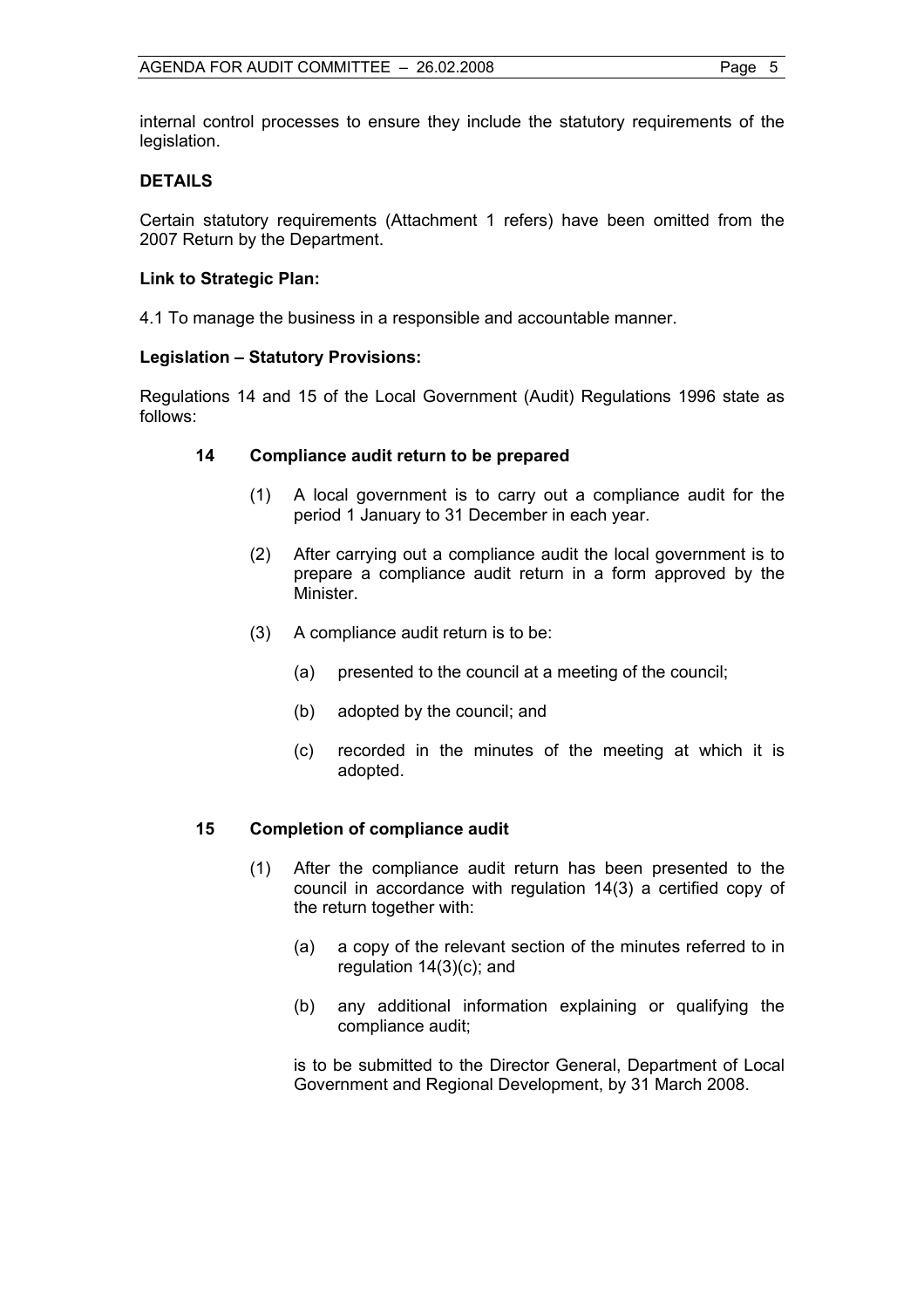"certified" in relation to a compliance audit return means signed by:

- (a) the mayor or president; and
- (b) the CEO.

#### **Risk Management considerations:**

The risk associated with the Council failing to adopt the Return would result in noncompliance with the legislative requirements of the Local Government Act 1995.

#### **Policy Implications:**

Not Applicable.

#### **Regional Significance:**

Not Applicable.

#### **Sustainability Implications:**

Not Applicable.

#### **Consultation:**

Not Applicable.

#### **COMMENT**

The responses to the questions entered in the Return were collected from the appropriate Managers and Directors by the City's internal auditor.

#### **ATTACHMENTS**

| Attachment 1 | Statutory requirements not included in 2007 Return |
|--------------|----------------------------------------------------|
| Attachment 2 | 2007 Compliance Audit Return                       |

#### **VOTING REQUIREMENTS**

Simple Majority

Note: It is a requirement of the Return that details of voting at the Council meeting be recorded in the Minutes.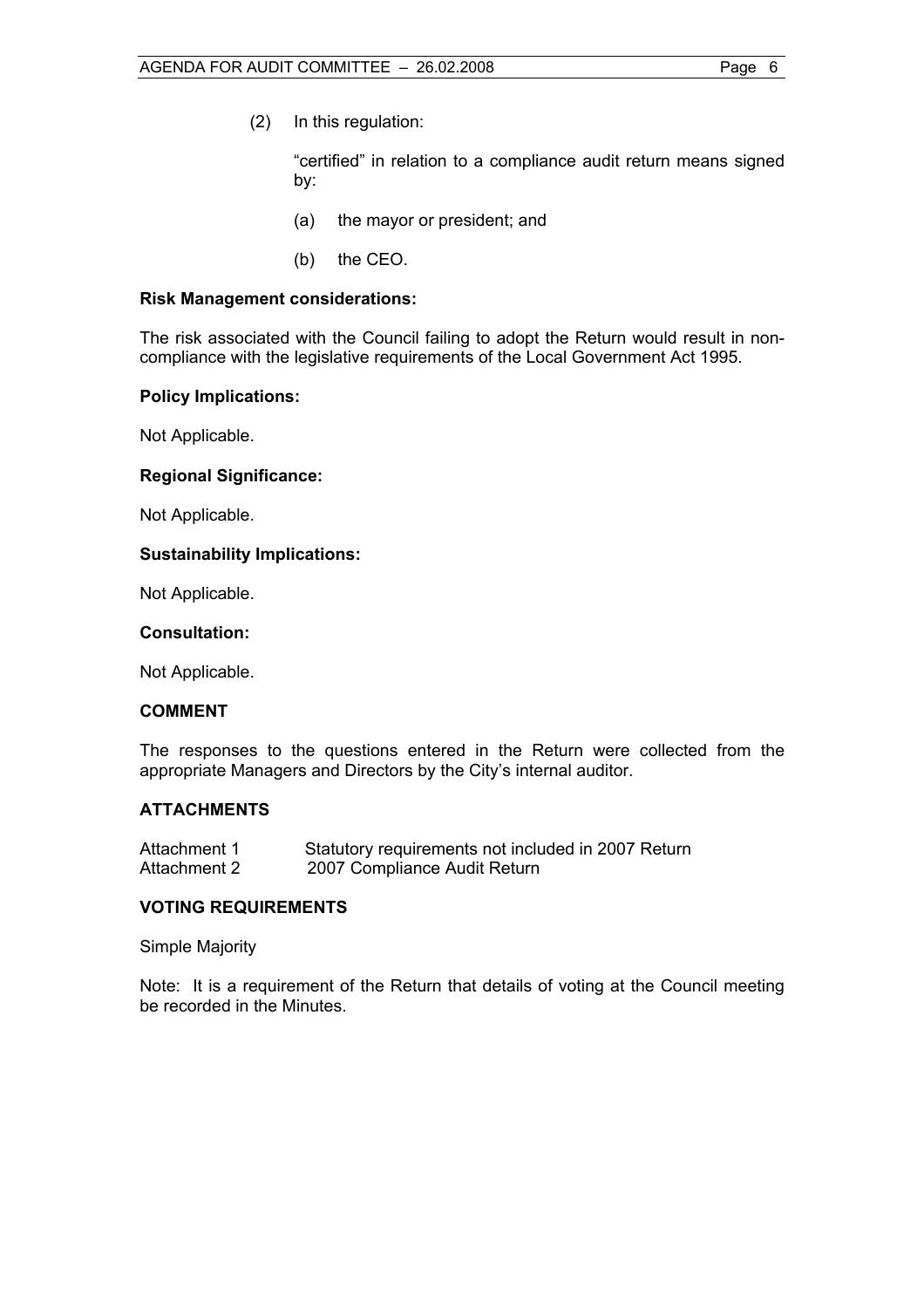#### **RECOMMENDATION**

**That the Audit Committee recommends that Council:** 

- **1 ADOPTS the completed Local Government Compliance Return for the period 1 January 2007 to 31 December 2007 forming Attachment 1 to this Report;**
- **2 in accordance with Regulation 15 of the Local Government (Audit) Regulations 1996, SUBMITS the completed Compliance Audit Return to the Department of Local Government and Regional Development.**

*Appendix 1 refers*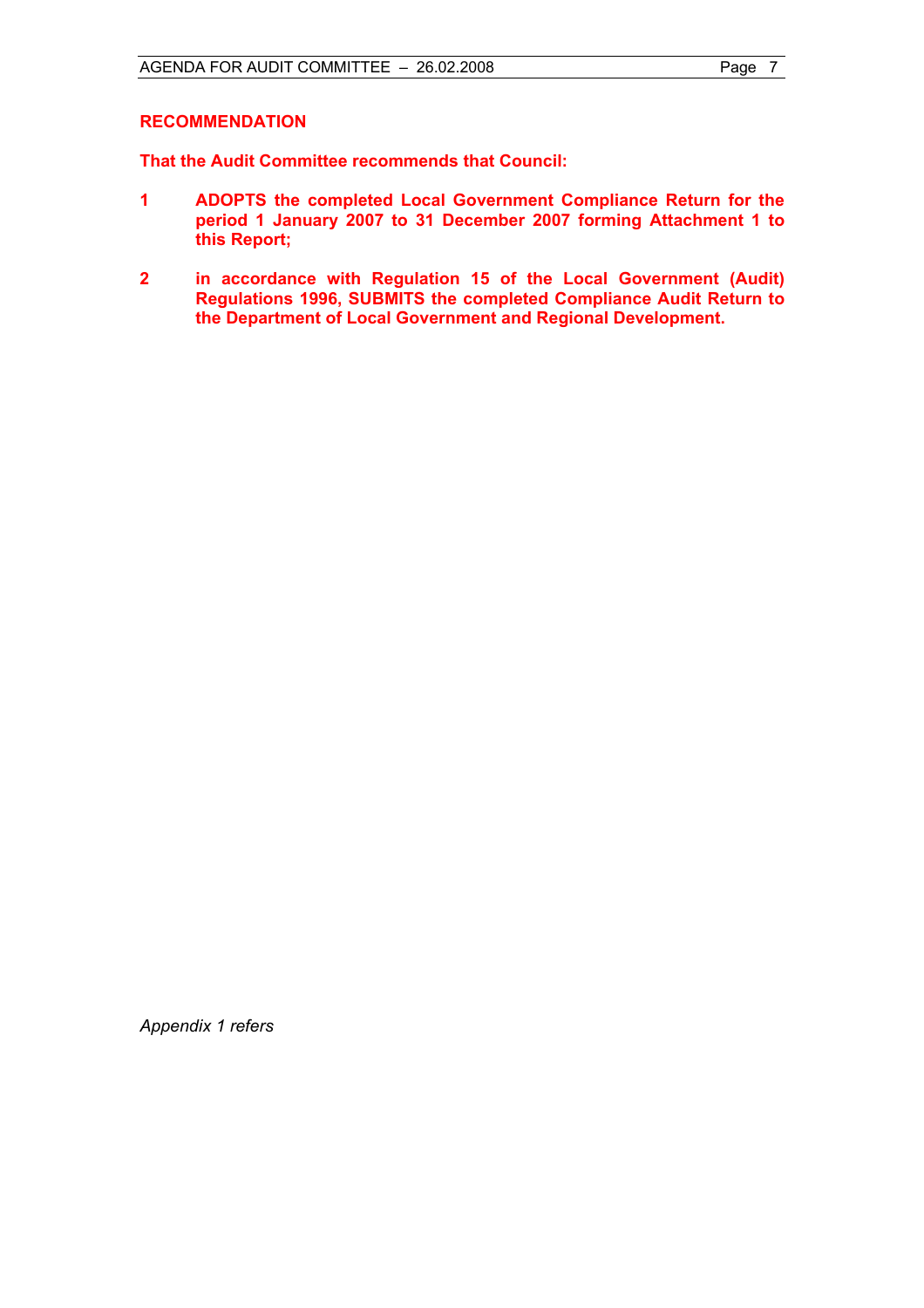#### **ITEM 2 HALF YEARLY REPORT - WRITE OFF OF MONIES – 1 JULY 2007 – 31 DECEMBER 2007 - [07032]**

**WARD:** All

**RESPONSIBLE** Mr Mike Tidy **DIRECTOR:** Director Corporate Services

#### **PURPOSE**

To report to the Audit Committee on monies written off under delegated authority.

#### **EXECUTIVE SUMMARY**

The amount written off under delegated authority during the six months ended on 31 December 2007 totalled \$8,454.60 and was made up of 5812 small amounts for which the recovery cost was considered prohibitive. Fifty-five of these small amounts were over \$5.00, none of which reached the \$100 reporting limit.

*It is recommended that the Audit Committee RECEIVES the report of amounts written off under delegated authority for the period 1 July to 31 December 2007.*

#### **BACKGROUND**

Section 6.12 (1)(c) of the Local Government Act 1995 gives the Council the power to write off any amount of money owing to the City.

By authority of section 5.42 of the Act, the Council delegated this authority to the CEO, who in turn, under section 5.44, delegated his authority to nominated employees, up to the limits provided in the instrument of delegation.

#### **DETAILS**

#### **Issues and options considered:**

At its meeting held on 6 June 2006 (CJ 079-06/06 refers) Council approved, inter alia, to delegate to the CEO the authority to write-off monies owed to the City, subject to a report being provided to the Audit Committee on a six (6) monthly basis on the exercise of this delegation for amounts between \$100 and \$20,000.

During the six month ended on 31 December 2007 a total amount of \$8,454.60 was written off.

An amount of \$7,832.04 was made up of 5,812 items comprising small Rates balances ranging from one cent to five dollars each, representing in the main, rounding decimals or penalty interest charged for a few days late payment where ratepayers did not pay the penalty and the cost of collection was, for all practical purposes, proving to be un-economical. This in addition to fifty-five other small rates debts totalling \$622.56 that are all considered un-recoverable, of which the largest amount was \$44.84.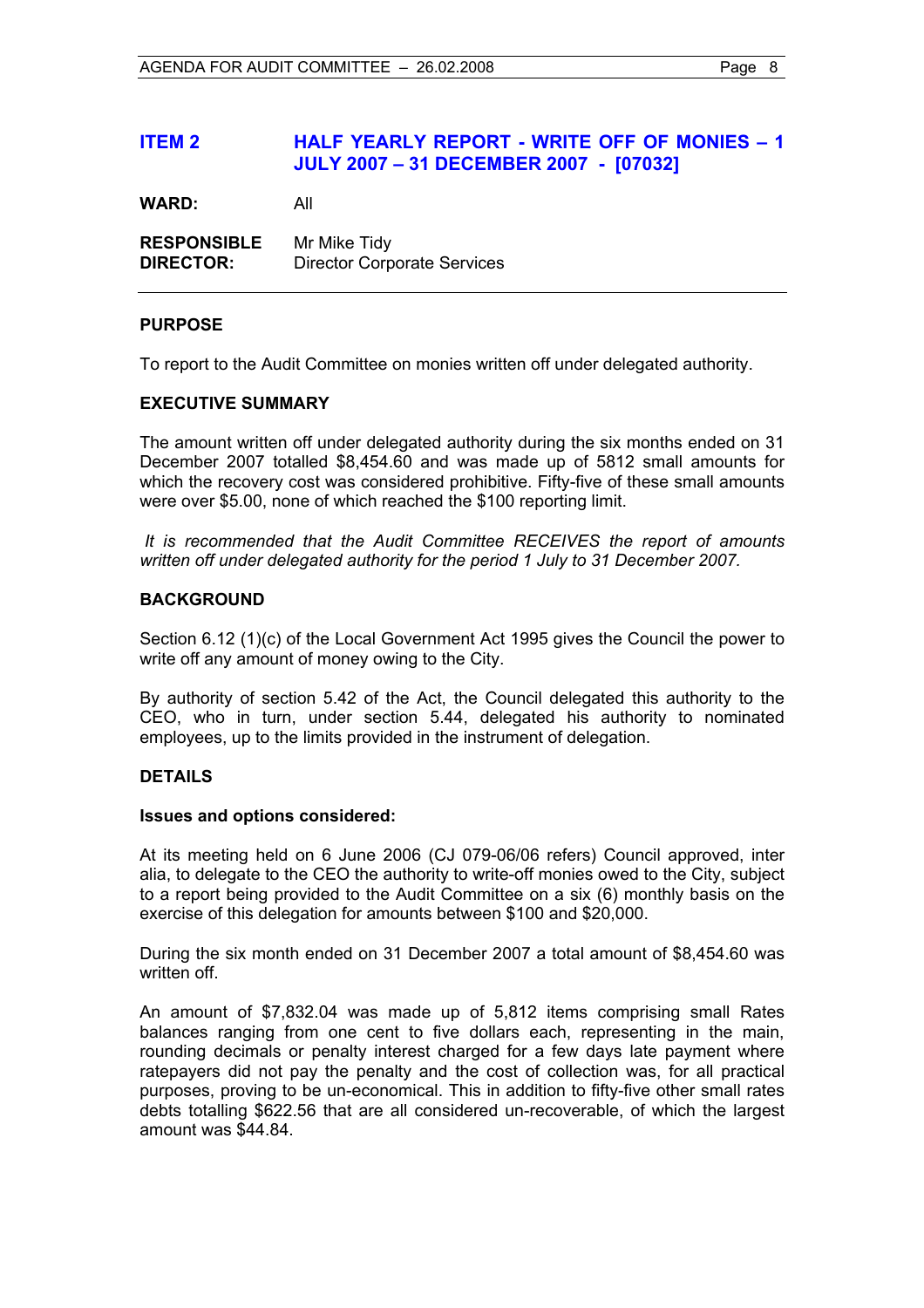#### **Link to Strategic Plan:**

4.3.3 Provide fair and transparent decision-making processes.

#### **Legislation – Statutory Provisions:**

Section 6.12 (1)(c) of the Local Government Act 1995

#### **Risk Management considerations:**

Amounts written off are small in value and are either unrecoverable or uneconomical to recover, none of which represents a noteworthy financial risk to the City.

#### **Financial/Budget Implications:**

Amounts of Rates written off are charged back to the Rate account originally credited and are adjusted against the Rate revenue for the year. A provision for doubtful debts is created to account for unrecoverable debts, none of which is financially material.

#### **Policy Implications:**

Delegation of Authority.

#### **Regional Significance:**

Not Applicable.

#### **Sustainability Implications:**

Not Applicable.

#### **Consultation:**

Not Applicable.

#### **COMMENT**

Monies written off under delegated authority totalled \$8,454.60, of which 55 items totalling \$622.56 were over \$5.00 none of which reached the \$100 reporting limit. No amount is written off without exhaustive collection effort unless the cost of collection becomes prohibitive.

#### **ATTACHMENTS**

Nil.

#### **VOTING REQUIREMENTS**

Simple Majority

#### **RECOMMENDATION**

**That the Audit Committee RECEIVES the report of monies written off under delegated authority for the period 1 July 2007 to 31 December 2007.**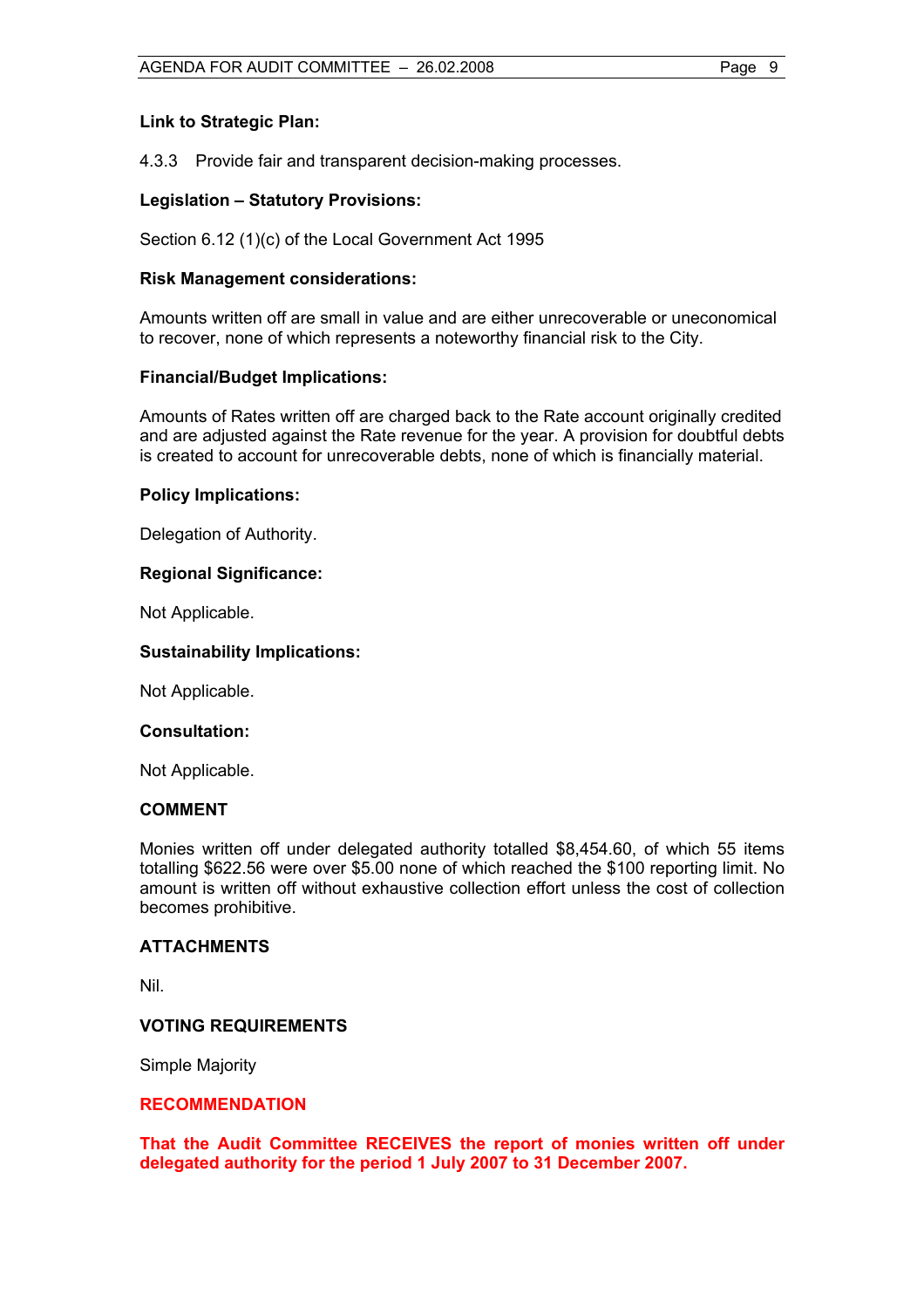## **ITEM 3 QUARTERLY REPORT - CORPORATE CREDIT CARD USAGE - [09882] [18049]**

**WARD:** All

| <b>RESPONSIBLE</b> | Mr Mike Tidy              |
|--------------------|---------------------------|
| <b>DIRECTOR:</b>   | <b>Corporate Services</b> |

#### **PURPOSE**

The purpose of this report is to provide the Audit Committee with details of the corporate credit card usage of the CEO for the quarter ended 31 December 2007.

#### **EXECUTIVE SUMMARY**

The report of the CEO's credit card usage for the quarter ended 31 December 2007 is attached.

*It is recommended that the Audit Committee NOTES the report on the corporate credit card usage of the CEO for the quarter ended 31 December 2007 forming Attachment 1 to this Report.*

#### **BACKGROUND**

At its meeting held on 11 October 2005, Council inter alia resolved that a quarterly report on the corporate credit card usage of the CEO is to be prepared and presented to the Audit Committee (Report CJ210-10/05 refers).

#### **DETAILS**

The report listing all credit card payments made by the CEO for the quarter, including bank fees, is set out in Attachment 1.

#### **Issues and options considered:**

As provided in CJ210 – 10/05.

#### **Link to Strategic Plan:**

The report on credit card usage links to the Strategic Plan outcome of: "The City of Joondalup is a sustainable and accountable business" and in particular objective 4.1 which is "to manage the business in a responsible and accountable manner".

#### **Legislation – Statutory Provisions:**

Regulation 11(1) of the Local Government (Financial Management) Regulations 1996 requires a local government to develop procedures for the authorisation and payment of accounts to ensure that there is effective security for, and properly authorised use of credit cards.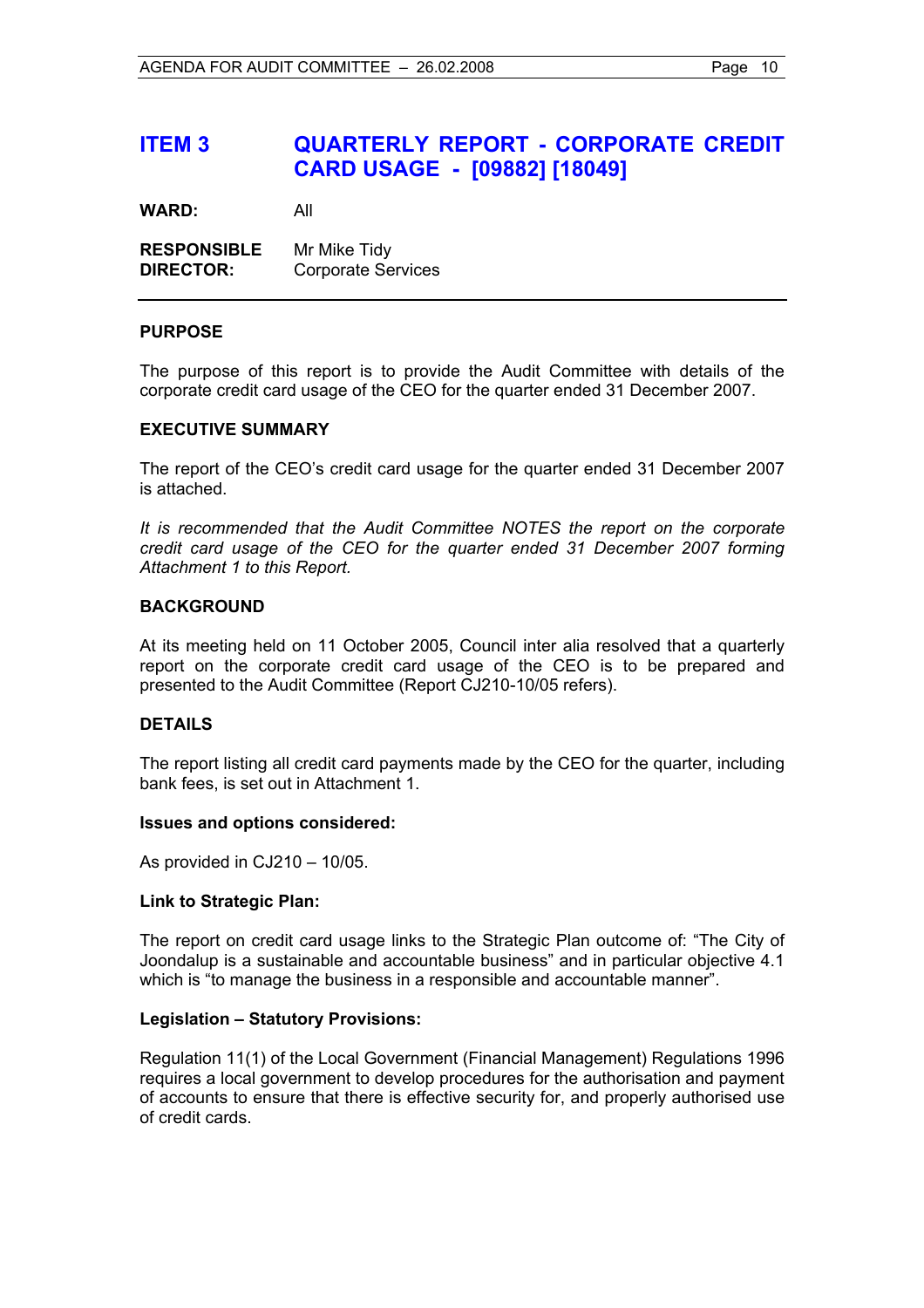#### **Risk Management considerations:**

In accordance with the City's Corporate Procedure 5.9 Use of Credit/Charge Cards, the CEO's credit card has a maximum limit of \$5,000. The credit limit was increased to \$10,000 during the trip to Croatia and has now reverted back to its original \$5,000 limit. All expenditure incurred by the CEO by way of credit card is authorised by the Director Corporate Services. It is also a requirement, by resolution of Council, that the CEO's credit card expenditure is reviewed by the Audit Committee on a quarterly basis. The procedure additionally covers matters such as the issue and return of credit cards, lost or stolen cards, what purchases can be made by credit cards, documentation requirements and management review.

#### **Financial/Budget Implications:**

Not Applicable.

#### **Policy Implications:**

Not Applicable.

#### **Regional Significance:**

Not Applicable.

#### **Sustainability Implications:**

By ensuring that expenditure is incurred in accordance with procedures and within budget parameters, financial viability and sustainability is maintained.

#### **Consultation:**

Not Applicable.

#### **COMMENT**

The CEO's credit card usage is in accordance with Corporate Procedure 5.9 - Use of Credit/Charge Cards - and the Contract of Employment of the CEO, with all expenditure being business related and authorised by the Director Corporate Services.

#### **ATTACHMENTS**

Attachment 1 CEO Credit Card Expenditure for the Quarter Ended 31 December 2007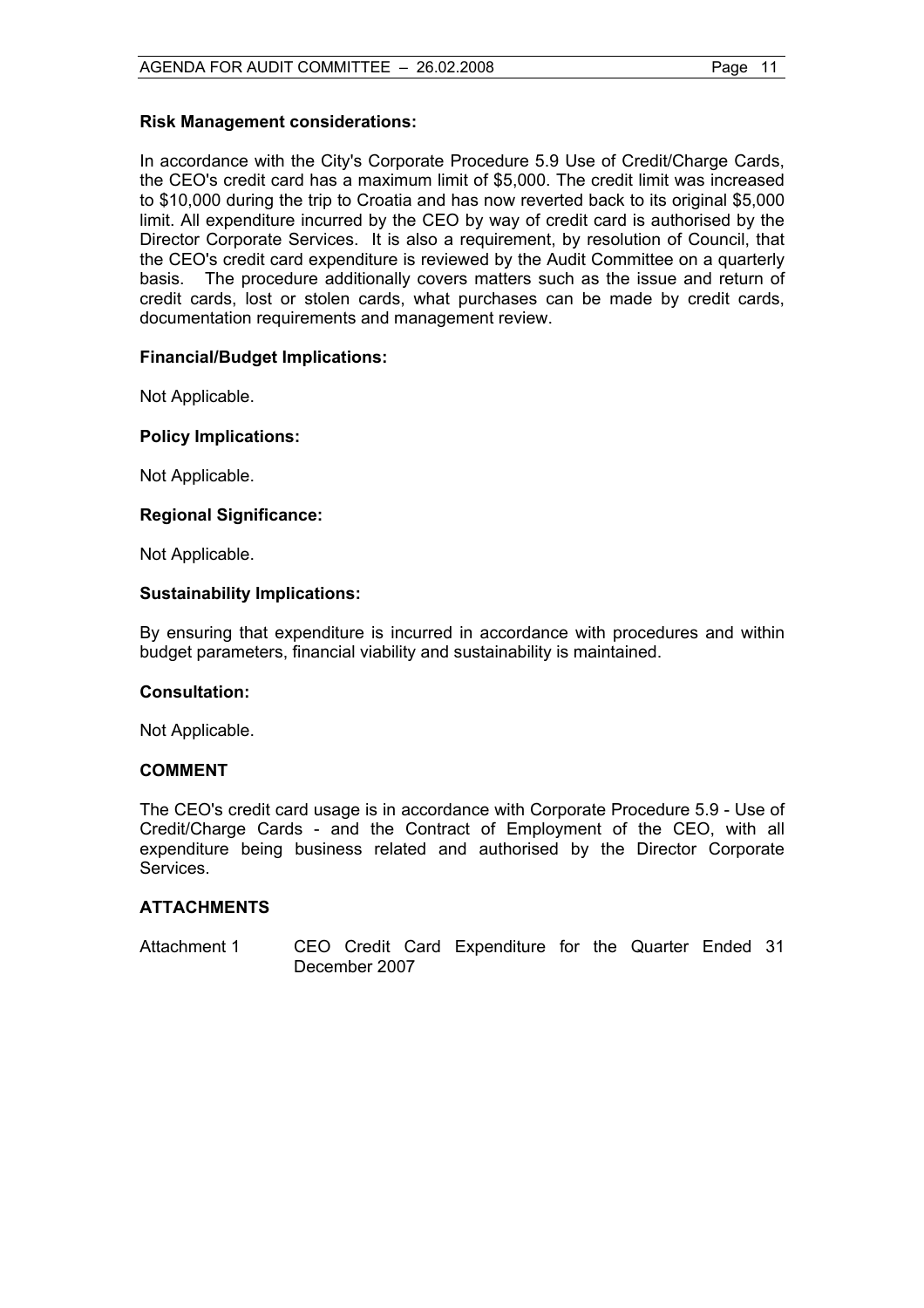#### **RECOMMENDATION**

**That the Audit Committee NOTES the report on the corporate credit card usage of the CEO for the quarter ended 31 December 2007 forming Attachment 1 to this Report.** 

*Appendix 2 refers*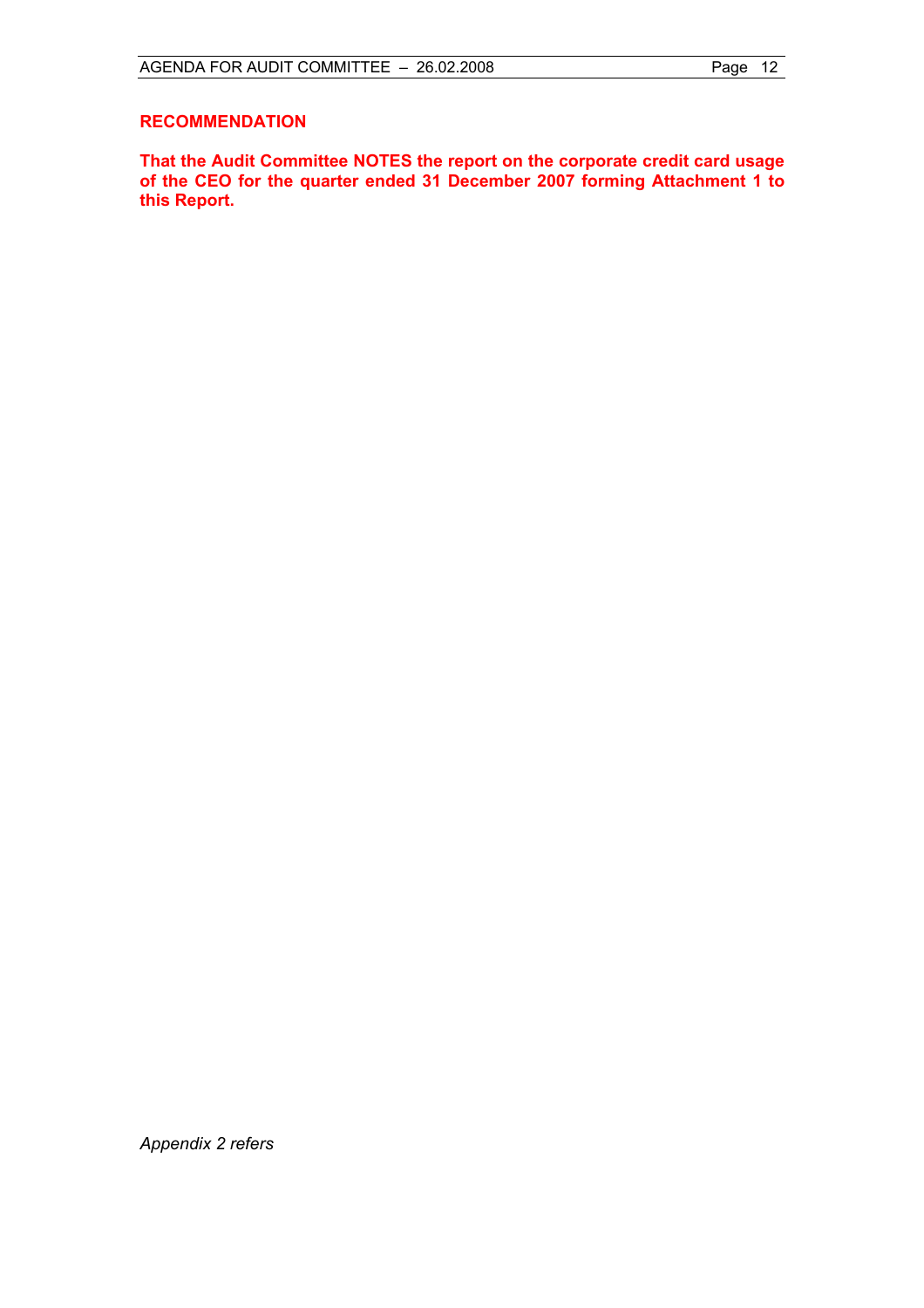#### **ITEM 4 HALF YEARLY REPORT - CONTRACT EXTENSIONS 1 JULY 2007 - 31 DECEMBER 2007 - [07032]**

**WARD:** All

**RESPONSIBLE** Mr Mike Tidy **DIRECTOR:** Director Corporate Services

#### **PURPOSE**

The purpose of this report is to provide the Audit Committee with details of Contracts extended by the Chief Executive Officer between 1 July 2007 and 31 December 2007.

#### **EXECUTIVE SUMMARY**

The schedule of Contracts extended by the Chief Executive Officer during the halfyear ended on 31 December 2007 is provided in Attachments 1 and 2.

*It is recommended that the Audit Committee NOTES the report detailing Contracts extended by the CEO during the period 1 July 2007 to 31 December 2007 forming Attachments 1 and 2 to this Report.*

#### **BACKGROUND**

At its meeting held on 1 November 2005, Council resolved that a half-yearly report be prepared for the Audit Committee detailing Contracts that were originally approved by Council and have subsequently been extended by the Chief Executive Officer (Report CJ231-11/05 refers).

#### **DETAILS**

Council has delegated to the CEO the authority to approve all Contract extensions on tenders approved by Council subject to a report to the Audit Committee being prepared on a half-yearly basis providing details of those Contracts extended.

#### **Issues and options considered:**

The report detailing Contracts extended by the CEO is provided at Attachments 1 and 2.

#### **Link to Strategic Plan:**

The report of Contracts extended by the CEO links to the Strategic Plan outcome of: "The City of Joondalup is a sustainable and accountable business" and in particular objective 4.1 which is "to manage the business in a responsible and accountable manner".

#### **Legislation – Statutory Provisions:**

The City's legal advice is that under section 5.41(d) of the Local Government Act the CEO may be delegated the power to extend a Contract – provided the CEO does not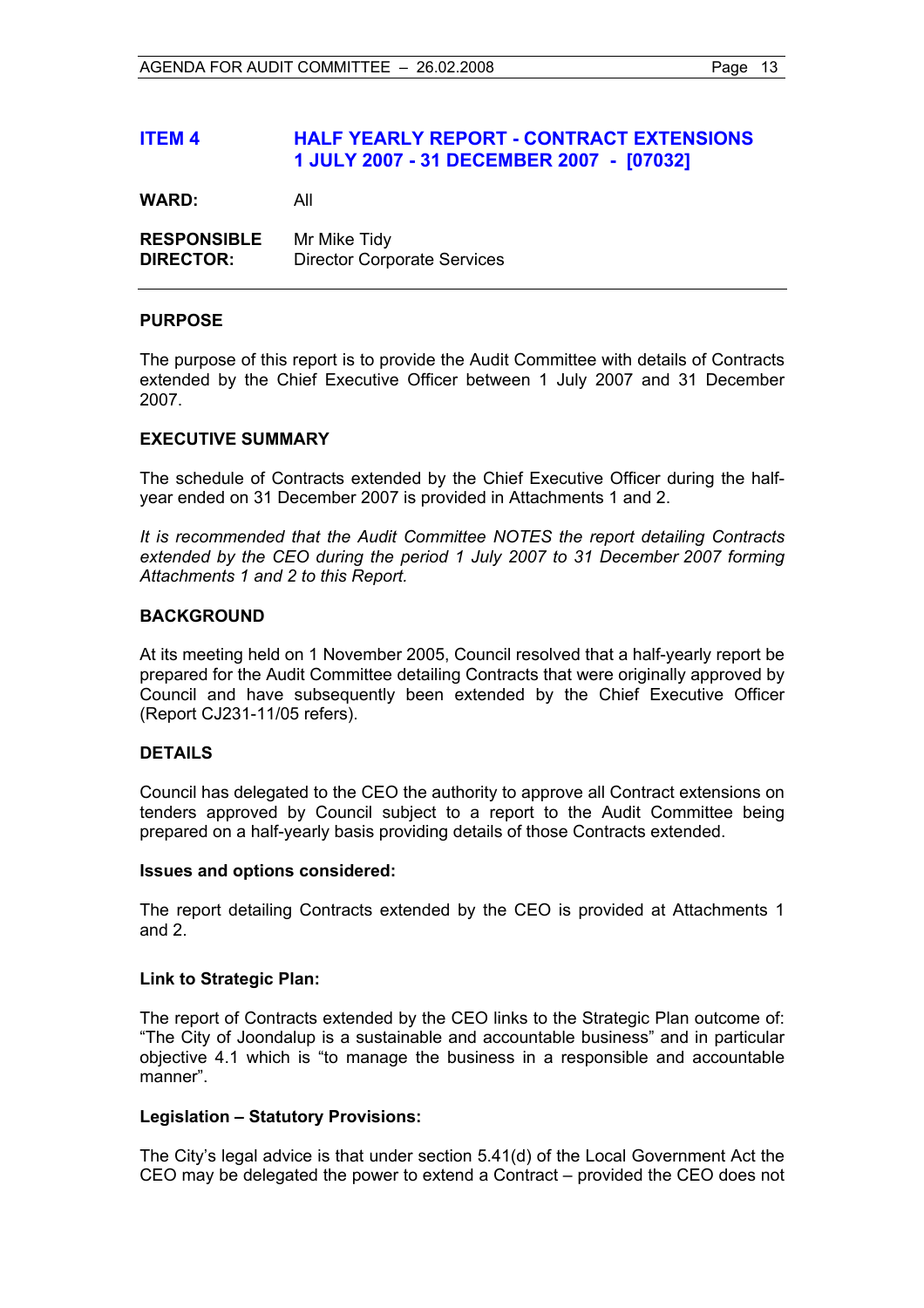extend the Contract beyond the "total term of the Contract" specified by the Council in the resolution.

#### **Risk Management considerations:**

The delegated authority to extend Contracts is limited to the original terms and conditions approved by resolution of Council when the tender was first awarded.

#### **Financial/Budget Implications:**

In accordance with each individual Contract and approved budget limits.

#### **Policy Implications:**

Not Applicable.

#### **Regional Significance:**

Not Applicable.

#### **Sustainability Implications:**

Not Applicable.

#### **Consultation:**

Not Applicable.

#### **COMMENT**

This report provides the Audit Committee with details of Contracts originally approved by Council or by the CEO under delegated authority, which have subsequently been extended by the CEO during the period from July 2007 to December 2007.

#### **ATTACHMENTS**

| Attachment 1 | Extensions of Council's originally approved Contracts |
|--------------|-------------------------------------------------------|
| Attachment 2 | Extensions of CEO originally approved Contracts       |

#### **VOTING REQUIREMENTS**

Simple Majority

#### **RECOMMENDATION**

**It is recommended that the Audit Committee NOTES the report detailing Contracts extended by the CEO during the period 1 July 2007 to 31 December 2007 forming Attachments 1 and 2 to this Report.** 

*Appendix 3 refers*